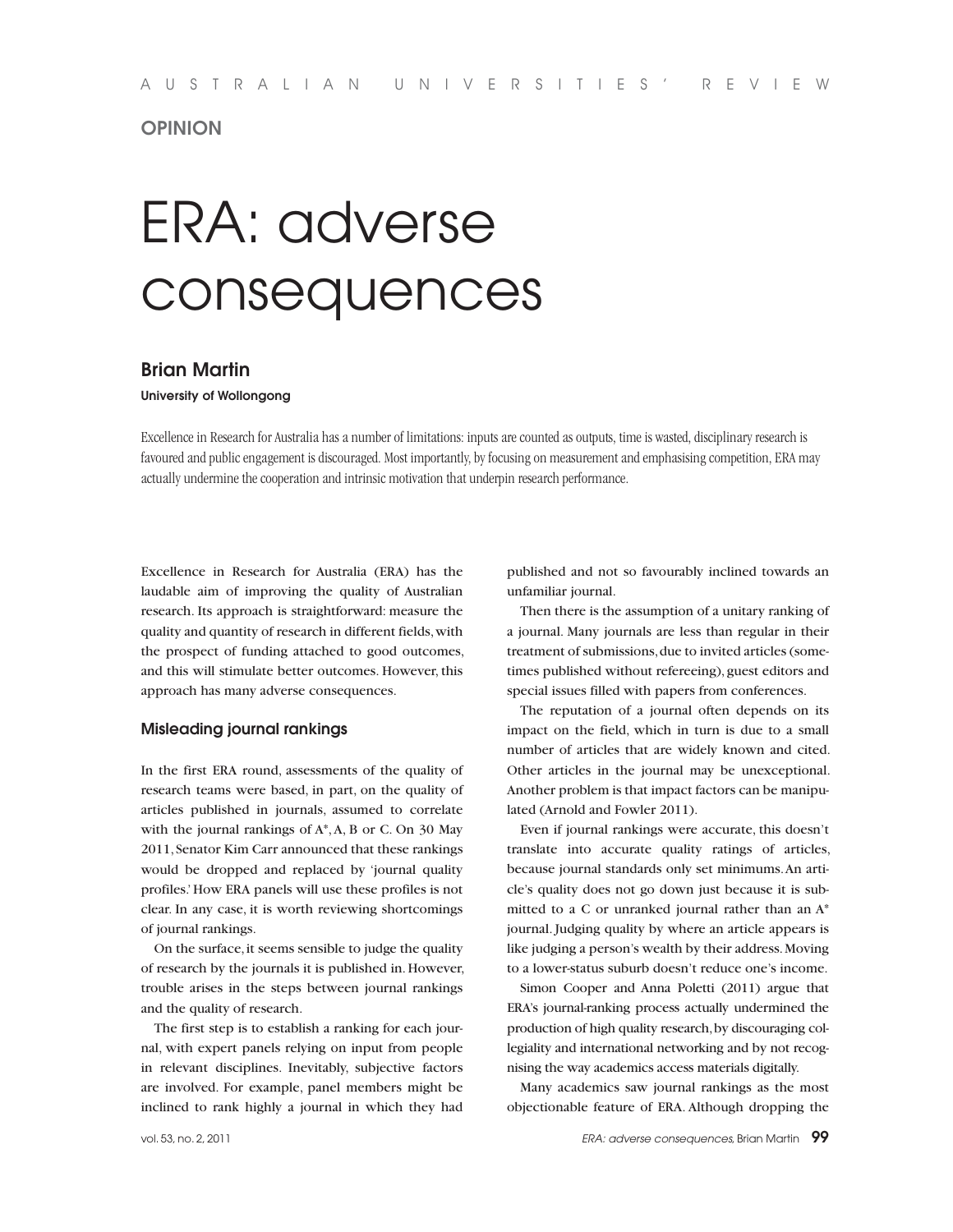rankings may give the impression that the rest of ERA is acceptable, there are plenty of other problems, some of them just as serious.

# **Inputs counted as outputs**

In Australia, grant successes seem to be treated as a measure of research success more than most other countries (Allen 2010). Peer review of grant applications is one measure of quality, but grant monies themselves are inputs to research, not outputs. ERA continues the emphasis on grants.

An alternative would be to look at output/input ratios. Imagine a scholar who spends one-third of their time on research, valued at \$30,000. A scholar who has a \$30,000 grant then should be expected to produce twice the outputs, or much higher quality outputs. But this is not how the game is played. Big grants are seen as more prestigious, even when there are no more outputs.

## **Time wasted**

Preparing and assessing ERA submissions is time-intensive. It involves many of each university's most productive researchers who are diverted into ERA administration rather than doing more of their own work.

#### **Disciplines dominant**

ERA categories are built primarily around disciplines. Interdisciplinary researchers often publish in a range of journals. Their outputs are spread over several different research codes, thus weakening a university's claim to have concentrations of excellent research. The result is that more narrowly specialised research is encouraged at the expense of cross-disciplinary innovation.

Many of today's most pressing issues cut across traditional academic boundaries. By sending a signal that interdisciplinary research is less valued, ERA encourages a retreat from engaging with real-world problems.

#### **Misleading narratives**

ERA rewards the existence of groups of researchers in nominated fields. This provides an incentive to create, on paper, artificial groupings of researchers whose outputs collectively seem significant. Then, to fit ERA expectations, a narrative needs to be composed about how the research of these groupings fits together in a coherent package. Many of these narratives are largely

fiction, especially in fields like the humanities where researchers seldom work in teams.

The narratives serve the interests of the ARC. Groups are expected to show high-quality outputs from ARC grants, so outputs are attributed to grant support even when they might have happened anyway. Researchers without grants are downgraded. The result is a selffulfilling process: in essence, the ARC sets the expectations for ERA reporting that shows how wonderfully effective ARC funding is for research.

Many researchers give misleading pictures of their own research — on their CVs and grant applications for example by claiming more credit for their work than deserved. ERA institutionalises incentives to create misleading narratives about research groups and concentrations. Creative research managers might be tempted to deceptively reclassify outputs, for example by dumping articles in lower-status journals into a 'reject' category in order to boost rankings in other categories.

### **Peers, not the public**

Because the benchmark for research quality is what impresses other researchers, there is an incentive to be more inward-looking. By default, applied research and public engagement are discouraged (Brett 2011; Shergold 2011).

Public engagement — including writing articles for newspapers, blogs and other online forums — requires a different style than the usual academic journal. Value is placed on accessibility and relevance. Jargon is to be avoided. Public engagement is a vital contribution to society, but is given little or no credit in ERA.

Similarly, applied research useful to outside groups — government, industry or community — receives less kudos than research pitched to peers. ERA gives no formal attention to social impact, which might favour applied research.

#### **Susceptibility to misuse**

ERA is supposed to be used to measure the performance of institutions and research groups, not individuals. However, it did not take long before university managers began enforcing ERA-related measures on individual academics, for example by rewarding those who published in A and A\* journals or brought in research grants. Academics are at risk of missing out on appointments or promotions, or even losing their jobs, if their performance falls short in ERA measures,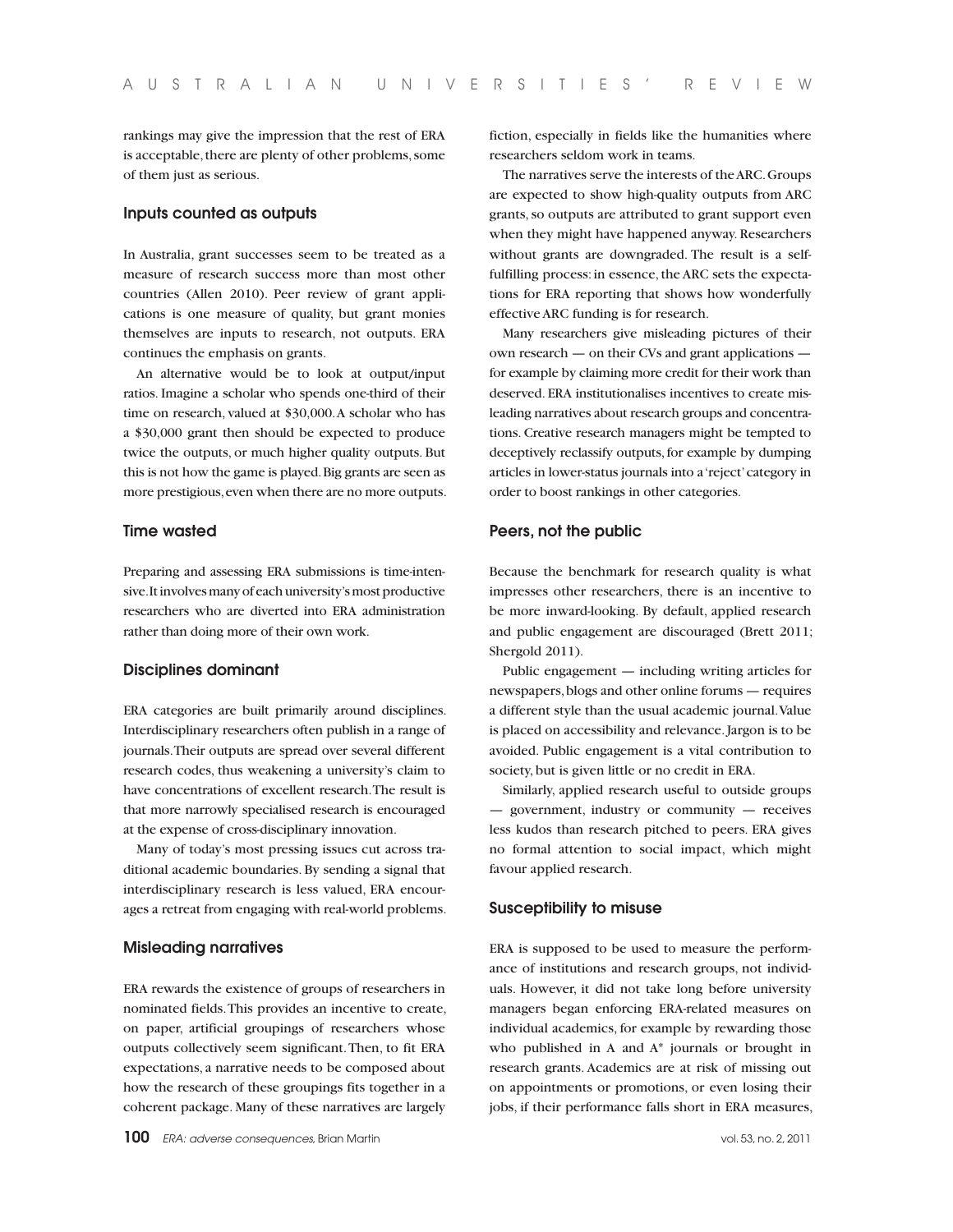no matter how outstanding they might be otherwise. The psychological effect on those whose outputs are deemed irrelevant to ERA performance can be severe. ERA may inspire better work by some but at the cost of demoralisation of many others.

University managers could be blamed for inappropriate use of ERA measures. On the other hand, the conception of ERA itself is part of the problem, because it is so susceptible to abuse.

#### **Competition**

The ERA system is competitive, with every university and research unit trying to do better than others. However, no one has presented evidence that competition is the most effective way of boosting research quality and output. Alfie Kohn (1986) in his classic book *No Contest* 

found competition is the guiding philosophy in education and work despite a lack of supporting evidence.

Competition stimulates some undesirable behaviours. Universities, in their race for status, put considerable effort into bidding for

top performers, yet this does not increase overall output in the system. In a highly competitive system, researchers are more likely to hide or disguise their ideas to prevent others from obtaining an advantage. Universities emphasise protecting intellectual property rather than contributing to the public domain, even though few universities make much money from intellectual property. Competition puts an enormous strain on researchers and can lead to excessive and damaging work practices, a type of self-exploitation (Redden 2008).

The alternative is cooperation, well known to be a stimulus for research in collaborations and research teams. Cooperation in producing software has generated some of the highest quality products in the world, such as the Linux operating system. Online tools now enable easy collaboration across continents. MIT has put its course materials on the web, leading a move towards sharing rather than hoarding intellectual outputs.

# **Measurement not improvement**

The massive effort involved in ERA ends up with assessments of research excellence. That is all very well, but does measurement actually improve either

**Competition stimulates some undesirable behaviours. Universities, in their race for status, put considerable effort into bidding for top performers, yet this does not increase overall output in the system.**

the quality or quantity of research? There is no evidence that it does.

The effort and attention given to ERA might be better spent on programmes directly designed to improve research. Collectively, the Australian academic community has immense knowledge and experience concerning research. Sharing this knowledge and experience could be promoted through training and mentoring schemes.

Research suggests that the key attribute of successful researchers is persistence, not intelligence (Hermanowicz 2006). Stories of continued effort despite failure would provide motivation for junior researchers. However, senior researchers seldom tell the full story of their struggles — including rejections of their work — as this might detract from their lustre (Hall 2002). In a more cooperative, supportive research

> environment, such lessons would be easier to provide.

Most experienced researchers are driven by intrinsic motivation, including intellectual challenge, fascination in developing new understandings, and satisfaction in working on

something worthwhile. Intrinsic motivation can be undermined by offering external sticks and carrots, which is exactly what ERA does. Too many rules and external incentives can be counterproductive. Barry Schwartz and Kenneth Sharpe in their book *Practical Wisdom* describe how this can happen in law, education and medicine. They say 'Rules are set up to establish and maintain high standards of performance, and to allow the lessons learned by some to be shared by all. But if they are too strict or too detailed or too numerous, they can be immobilizing, counterproductive, and even destructive.' (Schwartz and Sharpe 2010: 255).

Schwartz and Sharpe (2010) say that people need opportunities to exercise discretion, balancing rules and circumstances to wisely help achieve the goals of the activity. Arguably, one of the reasons for the vocal opposition to journal rankings was that they removed discretion from academics for deciding where best to publish their research. Although journal rankings have been dropped, the basic incentive system remains. It would be paradoxical if ERA's apparatus for measuring output and providing incentives for particular types of output actually sabotaged the very thing it is supposed to improve.